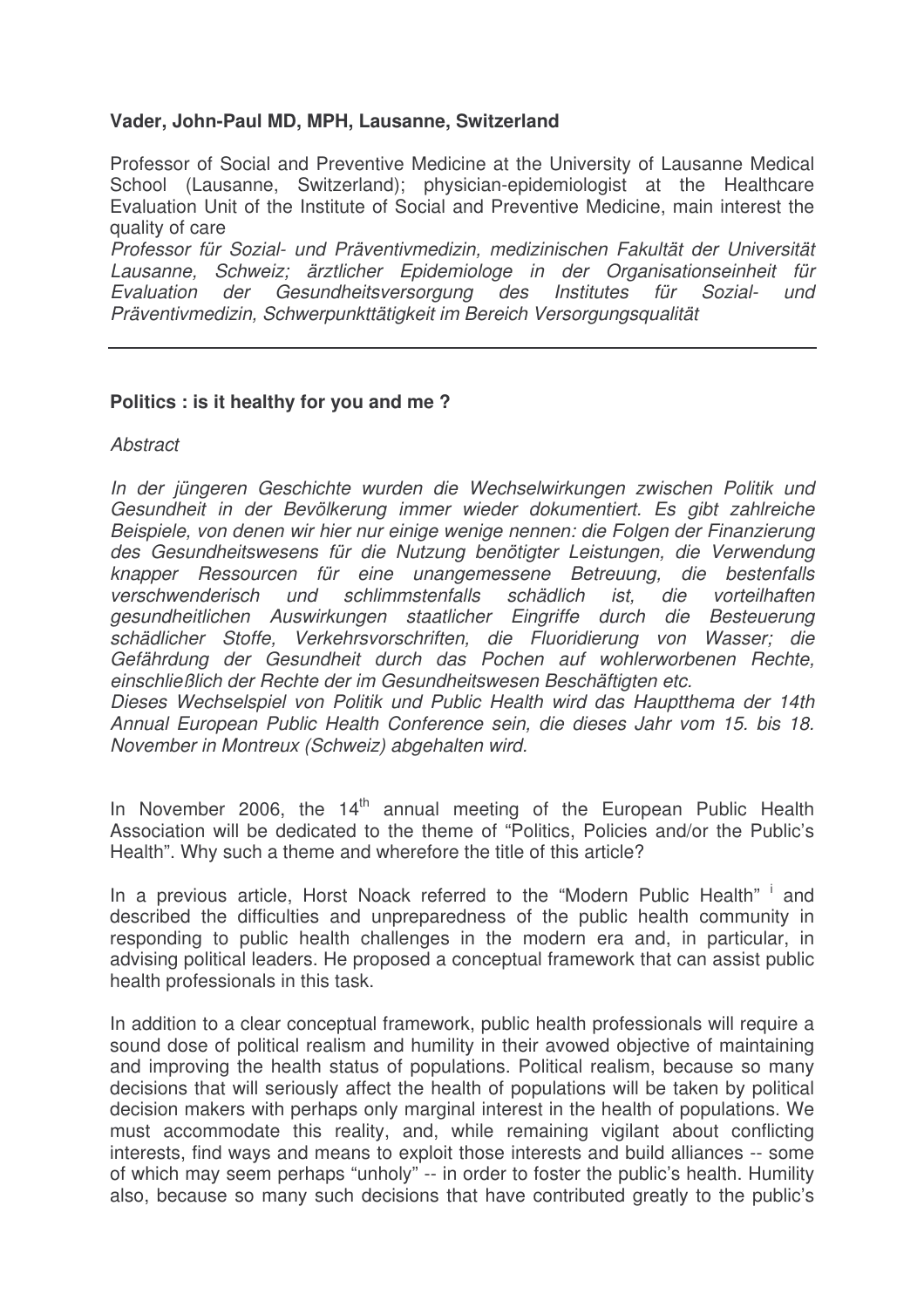health have already been taken by others outside the public health field. It is a euphemism to write that the politics of legislative decision-making is often the fruit of strong vested interests and that policy decisions – including health policy decisions – at the government level, though often including elements of sound science, do not always follow what public health professionals would consider the logical conclusion of sound science.

Although examples of the intricate interplay of politics and policies on the health of populations are abundant, a few examples will be edifying to underscore the point.

# The politics of health professionals endanger the health of their patients.

Those who work in the field of quality of healthcare look back with admiration at the pioneer effort undertaken by the then US AHCPR (Agency for Health Care and Policy and Research) in developing high quality clinical practice guidelines. Unfortunately - for the agency and the programme -- one of these guidelines dealt with low back pain in adults and, based on firm scientific evidence, suggested that surgery for this condition was rarely necessary. This led to a letter-writing campaign to members of Congress by the North American Spine Society (NASS), accusing the research team of bias and incompetence<sup>"</sup>. This campaign culminated in the founding of a lobbying organisation called the "Center for Patient Advocacy" [sic] by an orthopaedic surgeon. The avowed purpose of the organisation was the elimination of all funding for the AHCPR. Only after great efforts of lobbying that exposed the reasons for the attacks was it possible to save the AHCPR, though its budget was substantially cut. The end result was that the AHCPR decided to put an end its guideline-development work; it was too political!?

### Non-health policies save lives.

In 2005, two important changes in the road traffic policies came into effect in Switzerland, one legislative, the other administrative. The legal limit of blood alcohol content was lowered from 0.8 o/oo to 0.5 as of 1 January 2005. In addition, many parts of the country witnessed stricter application and more widespread control of speed limits. The results of these two policies was a 20% drop in traffic accident mortality throughout the country iii, down to 409 from 510 in 2004 -- a clear victory for the public's health. One has to go back as far as 1945 to find a toll of traffic deaths as low as 2005 in Switzerland!

### Healthcare financing policies threaten health and waste money.

The way much of our healthcare financing is organised has been documented to be unhealthy. Two examples:

A pilot programme of accelerated rehabilitation and convalescence after hip surgery<sup>iv</sup> demonstrated that with more dynamic and active post-operative care, beginning on the day after surgery, patients could leave the hospital earlier, with fewer complications and more frequently return home (rather than to an intermediate care facility). And they were just as satisfied as before the programme. However, because the state insurance reimbursed hospital stays with a flat per day rate, the hospital was actually losing money with the newer (and better) programme. In such a state of health care financing, it is not surprising that the hospital administration decided not to continue the programme after the pilot phase.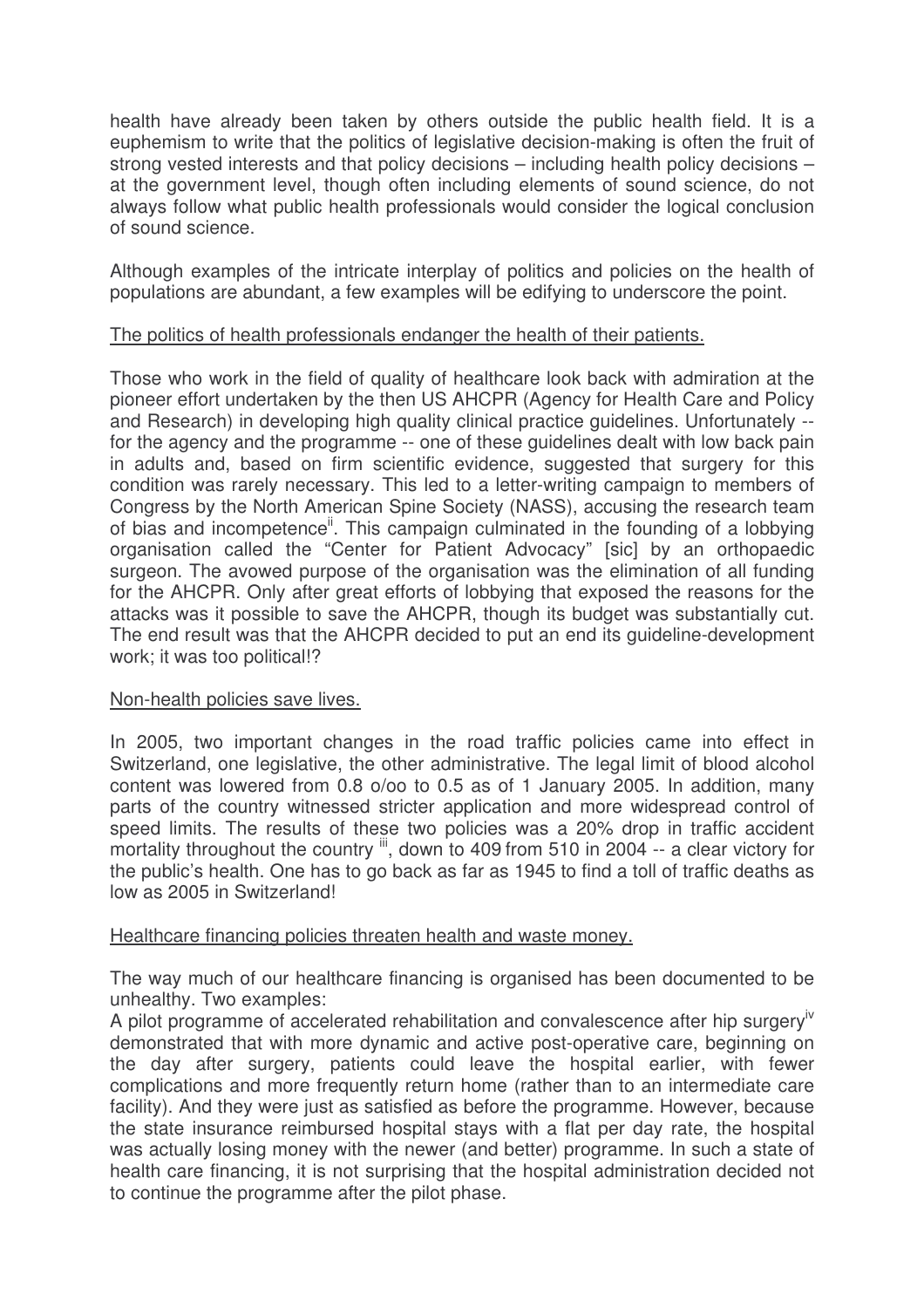It has been known for many years that patients who need care (not just those who want care) tend to receive less necessary care if they are required to share costs in the form of co-payments v vi. And yet many of our health systems are still requiring co-payments for needed care, especially for preventive services.

#### Overuse and underuse of care go unnoticed

The forgotten aspect of Swiss healthcare reform is that, by law vil, treatments that are reimbursed by the state social insurance are supposed to be "appropriate" . All efforts at implementing reform have been directed to the "economic" and to a lesser extent to the "effective" criteria of allowed reimbursement. Implementing appropriate care involves decreasing both "underuse" of care and "overuse" of care. Both have been shown to be present in Switzerland, the most expensive health care system in Europe vill ix. Not only do politicians seem little worried about this, but no one else does either, including insurers, patients and the healthcare professionals. And while such efforts at rationalisation of the available resources are being ignored, implicit and explicit rationing of healthcare is clearly present  $x$ .

These few examples, among many that could be cited, show the importance of politics and policies on the public's health, on your health and mine.

Just as public health professionals like to remind their medical colleagues that much of the improvement of the health of populations was the result of forces outside of the medical field, so must public health professionals admit that much of what is really affecting the lives of populations is being done outside the daily work of the vast majority of public health professionals.

This interplay between politics, policies and the public's health will be the underpinning theme of this year's annual European public health conference in Montreux (Switzerland), from the 15th to the 18th of November (www.eupha.org).

References

<sup>&</sup>lt;sup>i</sup> Noack, Horst. Modern Public Health. Going International, "medicine and health" Course Catalogue, 2005. http://www.goinginternational.org/pdf/Noack\_e.pdf.

ii Deyo RA, Psaty BM, Simon G, Wagner EH, Omenn GS. The messenger under attack -- intimidation of researchers by special-interest groups. N Engl J Med. 1997;336:1176-80.

iii Swiss Federal Statistical Office. Accidents de la circulation routière en 2005. Press communiqué, no. 0351-0606-70, 23 June 2006 (www.statistique.admin.ch)

<sup>&</sup>lt;sup>iv</sup> Kalbfuss D. Programme de convalescence accélérée après chirurgie majeure (CONVAX). Krankenpfl Soins Infirm. 1998 ; 6 :58-62.

<sup>v</sup> Anderson GM, Brook R, Williams A. A comparison of cost-sharing versus free care in children: effects on the demand for office-based medical care. Med Care. 1991 Sep;29(9):890-8.

<sup>&</sup>lt;sup>vi</sup> Lurie N, Kamberg CJ, Brook RH, Keeler EB, Newhouse JP. How free care improved vision in the health insurance experiment. Am J Public Health. 1989 May;79(5):640-2.

vii Loi fédérale du 18 mars 1994 sur l'assurance-maladie (LAMal), Article 32. http://www.admin.ch/ch/f/rs/c832\_10.html